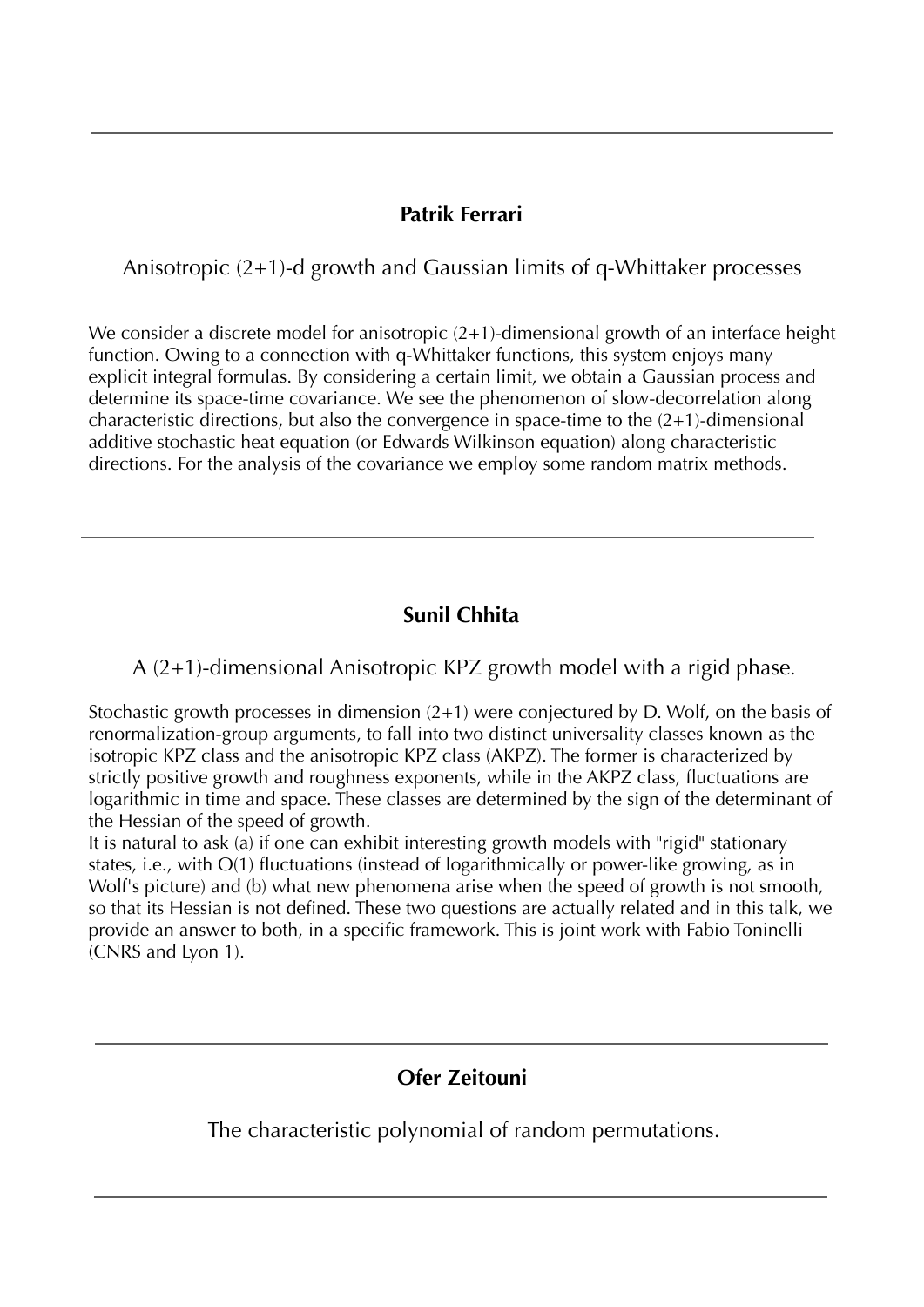# **Gernot Akemann**

 From the circular law to Gauss and beyond: high temperature crossover for 2D Coulomb gases

We consider  $SN\$  particles in the plane with a Gaussian or higher order confining potential that are subject to the Coulomb interaction in two dimensions at inverse temperature \$ \beta\$. At large temperature, when \$\beta=2c/N\$ for some fixed constant \$c>0\$, we observe in the large-\$N\$ limit a crossover from the circular law or its generalisation to the density of non-interacting particles at \$\beta=0\$. Using different methods we derive a partial differential equation of generalised Liouville type for the crossover density. It can be continued to negative values \$-2<c<0\$, representing a weakly attractive Coulomb gas. This is joint work with Sungsoo Byun and generalises previous findings of Allez et al. in one dimension.

# **Mykhaylo Shkolnikov**

# Edge of spiked beta ensembles, stochastic Airy semigroups and reflected Brownian motions

Abstract: We access the edge of Gaussian beta ensembles with one spike by analyzing high powers of the associated tridiagonal matrix models. In the classical cases beta=1, 2, 4, this corresponds to studying the fluctuations of the largest eigenvalues of additive rank one perturbations of the GOE/GUE/GSE random matrices. In the infinite-dimensional limit, we arrive at a one-parameter family of random Feynman-Kac type semigroups, which features the stochastic Airy semigroup of Gorin and Shkolnikov as an extreme case. Our analysis also provides Feynman-Kac formulas for the spiked stochastic Airy operators, introduced by Bloemendal and Virag. The Feynman-Kac formulas involve functionals of a reflected Brownian motion and its local times, thus, allowing to study the limiting operators by tools of stochastic analysis. We derive a first result in this direction by obtaining a new distributional identity for a reflected Brownian bridge conditioned on its local time at zero.

# **Diane Holcomb**

On the centered maximum and linear statistics of the Sine beta process

There has been a great deal or recent work on the asypmtotics of the maximum of characteristic polynomials or random matrices. Other recent work studies the analogous result for log-correlated Gaussian fields. Here we will discuss a maximum result for the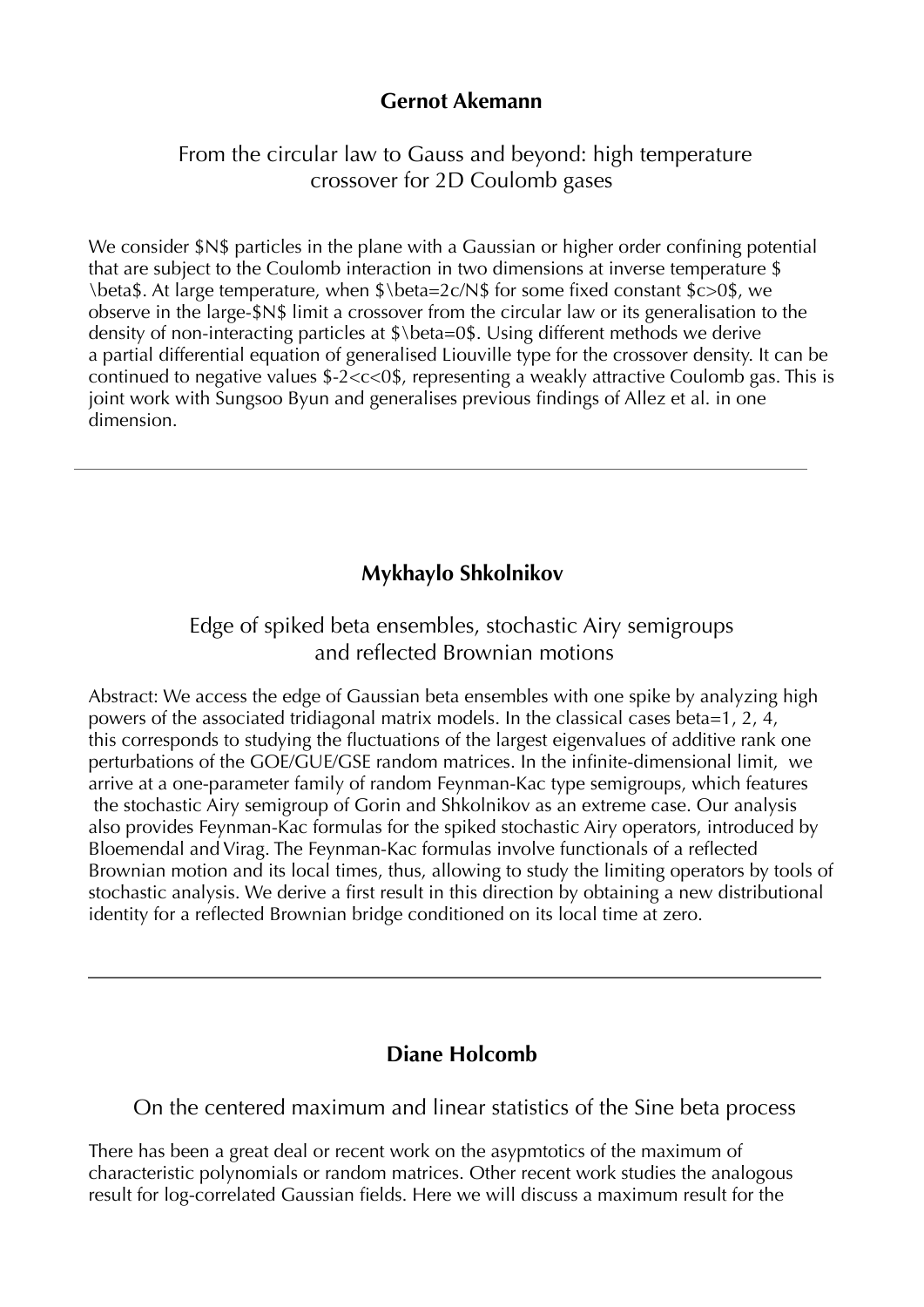centered counting function of the Sine beta process. We will also present a new result on the linear statistics of the Sine beta process which makes use of related techniques. The Sine beta process arises as the local limit in the bulk of a beta-ensemble, and was originally described as the limit of a generalization of the Gaussian Unitary Ensemble by Valko and Virag with an equivalent process identified as a limit of the circular beta ensembles by Killip and Stoiciu. A brief introduction to the Sine process as well as some ideas from the proof of the maximum and linear statistics result will be covered. This talk includes joint work with Elliot Paquette, Gaultier Lambert, Balint Virag, and Balint Veto.

# **Christophe Charlier**

### Periodic weights for lozenge tilings of hexagons

The model of lozenge tilings of a hexagon is equivalent to a model of non-intersecting paths on a discrete lattice, i.e. the positions (or heights) of these paths, as well as their domains (times), are discrete. The discrete lattice can be viewed as a graph where we assign a weight on the arrows joining the vertices. In the simplest case, the weight function is periodic of period 1 in both space and time directions. We review some known results in this case. Then, we introduce some larger periodicities in the weight. We will focus on the case when the weight is periodic of period 2 in both space and time directions. In the second part of the talk, based on a recent preprint by M. Duits and A.B.J. Kuijlaars, we introduce matrix valued orthogonal polynomials of size 2x2 related to a 4x4 Riemann-Hilbert problem (RHP), and we show how the correlation kernel can be expressed in terms of this RHP. Some steps in the Deift/Zhou steepest descent does not appear in usual steepest descent for 2x2 RHPs. We will finish by showing some pictures when we allow higher periodicities in the weight. This talk is based on a work in progress with M. Duits, A.B.J. Kuijlaars and J. Lenells.

# **Yiting Li**

## On random Schnyder Wood

In this talk I will introduce the model of random Schnyder wood and its scaling limit. A Schnyder wood is a plannar map and it determines a triple of lattice walks. For a uniformly distributed Schnyder wood of size N, we prove that the triple of lattice walks will converge to a triple of Brownian excursions as N goes to infinity. The limiting triple of Brownian excursions corresponds to a Liouville quantum gravity with parameter 1 decorated by a triple of SLE\_{16} curves. If time permits I will also talk about some applications of Schnyder wood in computational geometry and physics. This is a joint work with Xin Sun and Samuel Watson.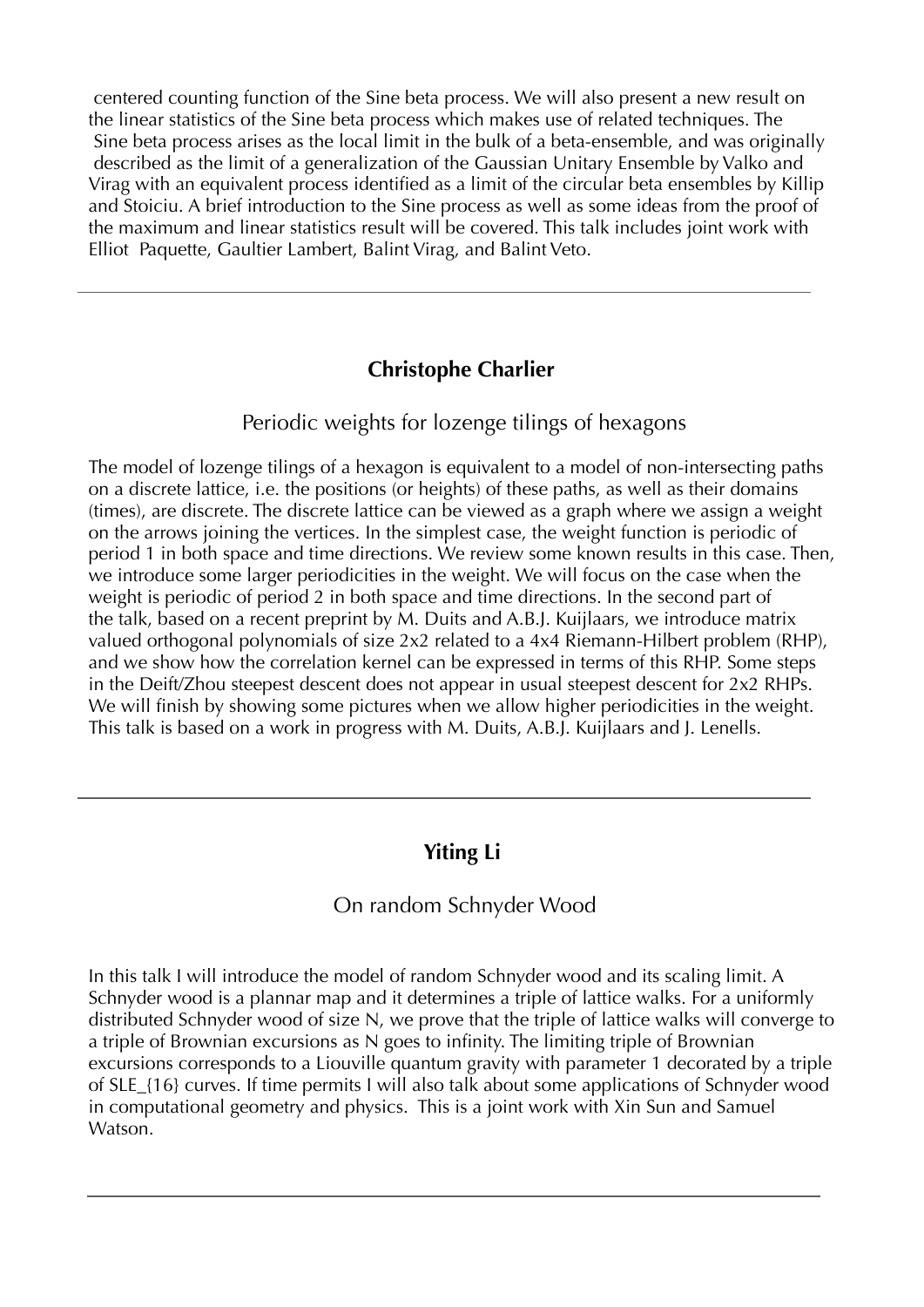# **Arno Kuijlaars**

## The two-periodic Aztec diamond and matrix valued orthogonal polynomials

Uniform domino tilings of the Aztec diamond have the arctic circle phenomenon: near the corners the pattern is fixed and only one type of domino appears, while in the middle there is disorder and all types appear. The transition is sharp with fluctuations described by the Tracy-Widom distributions.

In the two-periodic Aztec diamond the dominos have a two-periodic weighting and this creates a new phase in the large size limit, where correlations decay at an exponential rate. In recent work with Maurice Duits (KTH Stockholm) we analyze this model with the help of matrix valued orthogonal polynomials. We obtain a remarkably simple double contour integral formula for the correlation kernel that we can analyze in the limit to recover the three phases of the model and the fluctuations near the transition curves.

# **Tom Claeys**

## Critical behavior for Gaussian perturbations of Hermitian matrices

It is well known that eigenvalues of Gaussian perturbations of large deterministic Hermitian matrices typically exhibit universal sine kernel behavior, even if the size of the perturbations is small. However, for specific choices of Hermitian matrices, the situation can be quite different. The sensitivity to Gaussian perturbations on microscopic scales depends on the limit distribution and on the rigidity of the eigenvalues of the deterministic matrix. We investigate the case of Hermitian matrices whose limiting eigenvalue density vanishes at interior points of their support. Depending on the order of vanishing of the eigenvalue distribution, different types of behavior can occur. We focus on critical sizes of perturbations, and remarkably observe that the Airy ensemble appears near certain special interior points of the spectrum. The talk will be based on ongoing work with Thorsten Neuschel and Martin Venker.

# **Rostyslav Kozhan**

## Relative strong Szego Theorem and a CLT for unitary RMT ensembles

We prove a relative analogue of the strong Szego Theorem on asymptotics of Toeplitz determinants. This can also viewed as a central limit theorem for the linear statistics of point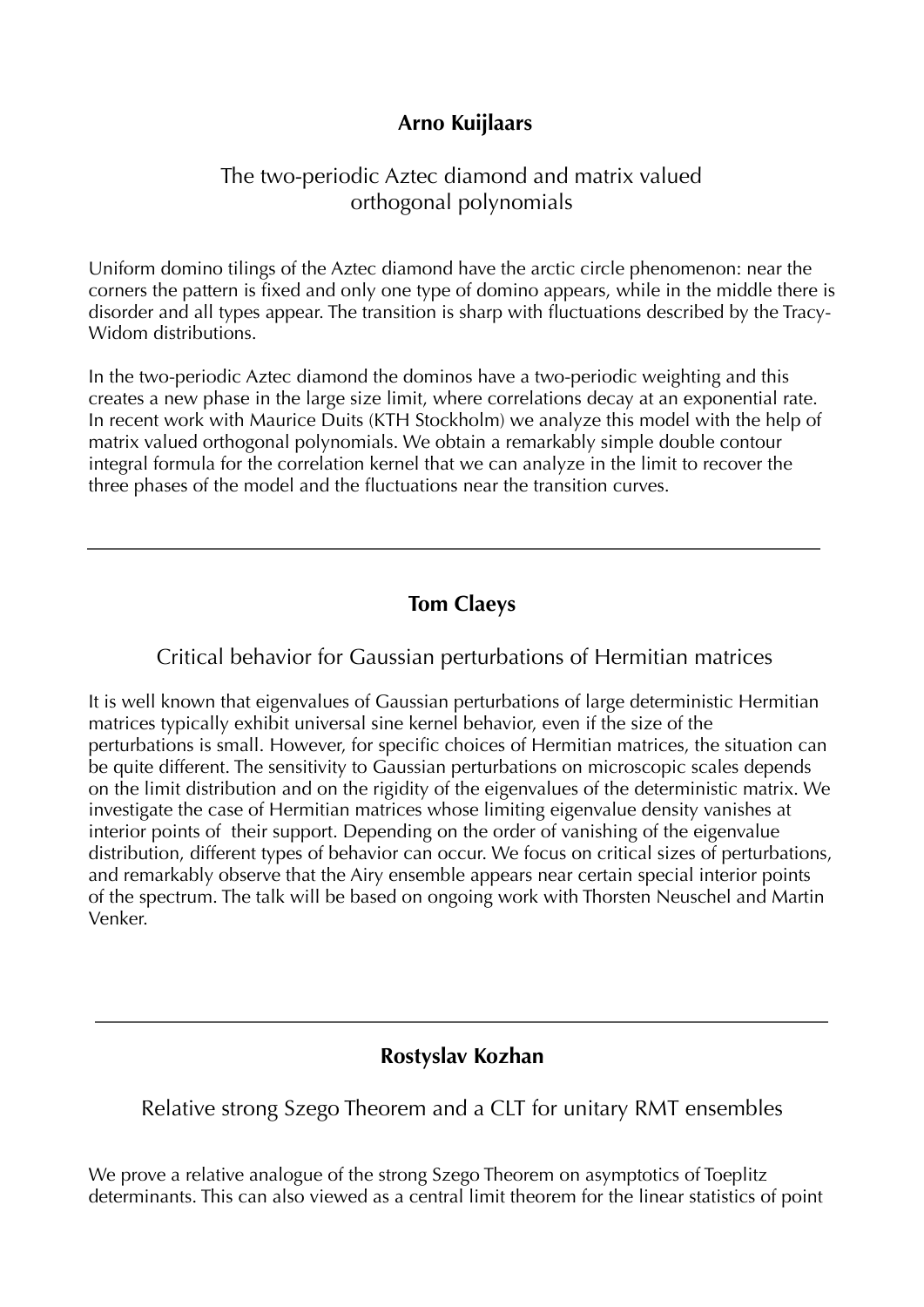charges on the unit circle whose joint distribution is given by  $\$ \ \prod\_{i\leq k} |z\_i - z\_k| \prod\_{j=1}^n d\mu(z\_j). \$\$ We focus on the case when the essential support of  $\mu$ \$ is a single arc of the unit circle and we handle cases when  $\mathcal{S}\mathcal{S}$  is allowed to have a singular component within or outside of the arc. This is a joint work with M. Duits.

# **Elliot Paquette**

 Distributional approximation of the characteristic polynomial of a Gaussian beta-ensemble

The characteristic polynomial of the Gaussian beta--ensemble can be represented, via its tridiagonal model, as an entry in a product of independent random two--by--two matrices. For a point z in the complex plane, at which the transfer matrix is to be evaluated, this product of transfer matrices splits into three independent factors, each of which can be understood as a different dynamical system in the complex plane. Using this, we show that the characteristic polynomial is always represented as product of at most three terms, two of which are exponentials of Gaussian fields and one of which is the stochastic Airy function, up to vanishing multiplicative errors. Sufficiently far into the complex plane, it can be represented using only one. At a point z at the spectral edge, there are two. At a point z in the bulk of the spectrum, all three are necessary to describe the characteristic polynomial. Joint work with Diane Holcomb and Gaultier Lambert.

# **Christian Webb**

## Title: Multiplicative chaos in random matrix theory and related fields

I will give an overview talk about how so-called multiplicative chaos arises and can be used in various models of random matrix theory. I will also discuss connections to related models in number theory and statistical mechanics.

# **Alexey Bufetov**

Fluctuations of random tilings of domains with holes.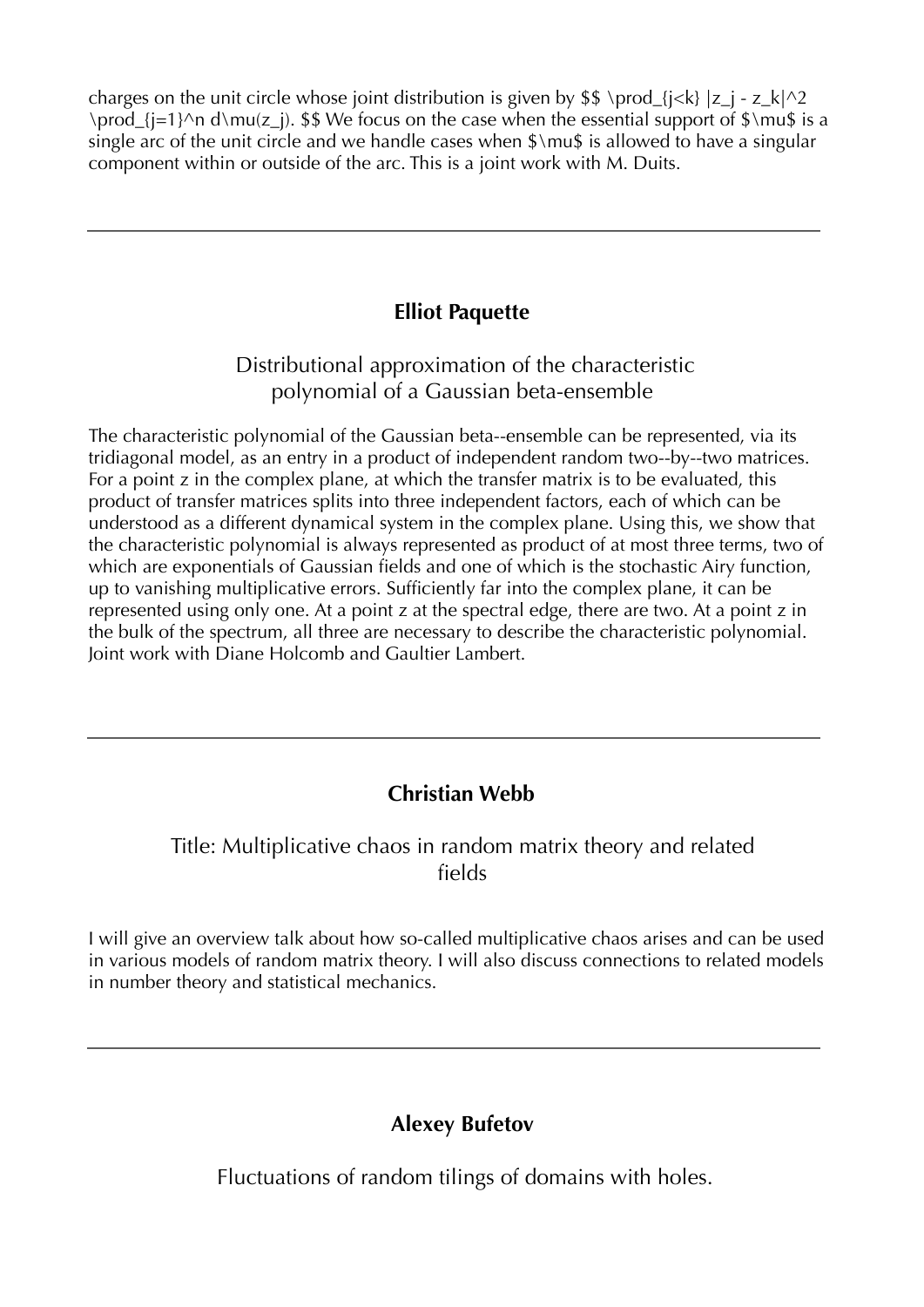A Kenyon-Okounkov conjecture states that the fluctuations of the height function in random tiling models should converge to a Gaussian Free Field in suitable coordinates. We will discuss some particular cases where this convergence was proven, including uniformly random tilings of a class of domains with holes.

# **Yan Fyodorov**

## Freezing Transition in Decaying Burgers Turbulence and Random Matrix Dualities

We study one-dimensional decaying Burgers turbulence with the covariance of initial profile of Gaussian-distributed velocities decaying as inverse square of the distance. Combining the heuristic replica trick of statistical mechanics with insights from the random matrix theory we reveal a freezing phase transition with decreasing viscosity. In the low-viscosity phase the one-point probability density of velocities becomes non-Gaussian reflecting a spontaneous one step replica symmetry breaking in the associated statistical mechanics problem. We obtain the low orders velocity cumulants analytically which favourably agree with numerical simulation. The presentation will be based on a joint work with P. Le Doussal and A. Rosso.

## **Nick Simm**

#### Moments of random matrices and Wilson polynomials

I will discuss a new perspective on moments of  $n \times n$  random matrices  $X_{n}$ . Specifically, we consider moments E Tr( $X_{n}^{(n)}$  = 5}) for a complex variable s and completely describe the analytic structure. For \beta=2, several new features are revealed, including a functional equation, zeros on a vertical line ("Riemann hypothesis") and orthogonality relations. These are a consequence of a remarkable polynomial property of the moments, related to orthogonal polynomials of Askey-Wilson type (e.g. Meixner, Hahn or Wilson). I will discuss some of the implications of these results, including the partial proof of an integrality conjecture for negative moments of Wishart matrices. When \beta=1 or 4, we obtain a duality relation implying that these properties persist for suitable combinations of orthogonal and symplectic moments. This is joint work with Fabio Deelan Cunden (UCD), Francesco Mezzadri (Bristol) and Neil O'Connell (UCD).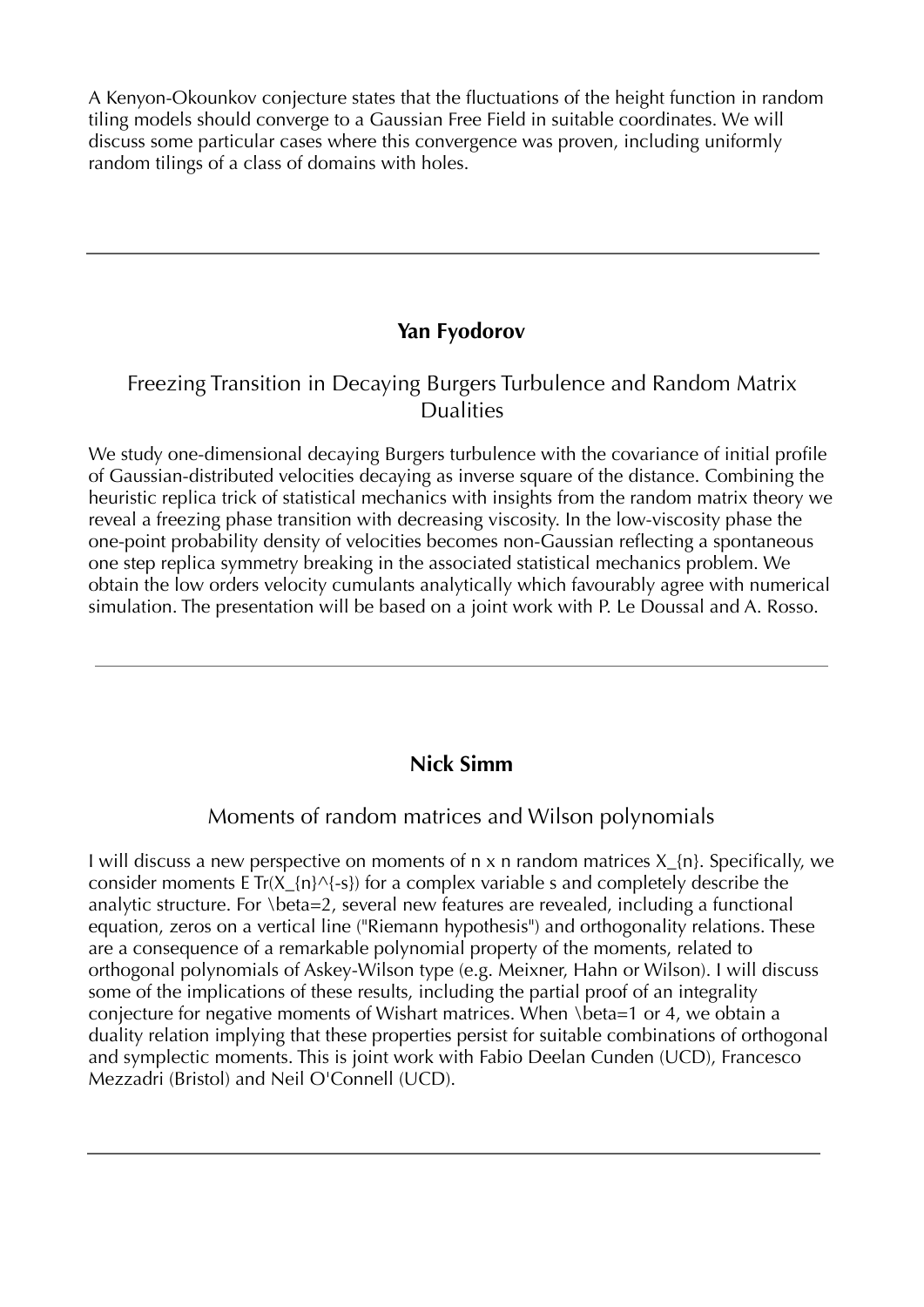# **Joseph Najnudel**

# On the maximum of the CBE field

We investigate the extremal values of the characteristic polynomial of a random unitary matrix whose spectrum is distributed according to the Circular Beta Ensemble. With Reda Chhaibi and Thomas Madaule, we show that the maximum on the unit circle of the logarithm of this characteristic polynomial is equal to sqrt(2/beta) (log n - (3/4) log log n) +  $O(1)$ , where n is the dimension and O(1) denotes a tight family of random variables. Our result partially solves a conjecture by Fyodorov, Hiary and Keating.

# **Benjamin Fahs**

# The probability of 2 gaps in the bulk of the spectrum of random matrices

We consider the probability of having no eigenvalues in two disjoint intervals (two gaps) in the bulk scaling limit of eigenvalues of random matrices, and the asymptotics as the size of the gaps grow. We consider several scaling limits, including the double-scaling limit when the gaps come together to form a single interval, and also when the gaps are pulled apart. The talk is based on joint work with I. Krasovsky.

## **Igor Krasovski**

#### Gap probability problems for the sine process.

We consider the behavior of the particles in the bulk of the spectrum of random matrices. Namely, we discuss the probability of a gap in the spectrum when the particles of the sine process are subject to thinning. It is given by a Fredholm determinant for the sine kernel with a constant prefactor. We discuss the asymptotics for the large gap for the interesting transition as the prefactor tends to 1, which corresponds to the removal of the thinning. We also discuss the probability of 2 large gaps for the sine process and how the transition from one to two large gaps occurs. The talk is based on joint works with T. Bothner, P. Deift, B. Fahs, and A. Its.